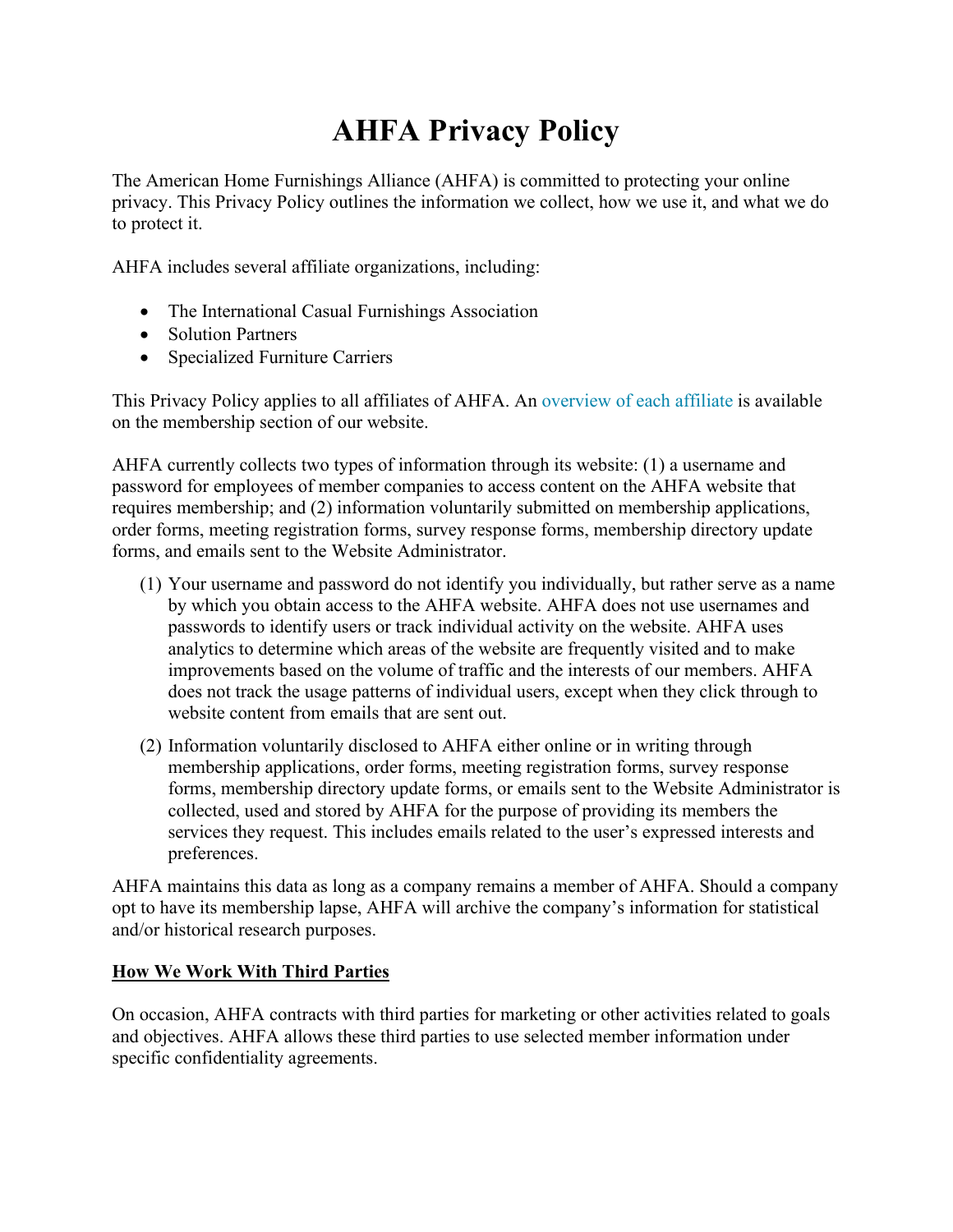Information provided to AHFA in non-electronic form may also be used in this way. Individuals who would like to "opt out" of the *Membership Directory* or the *Online Resource Guide* should contact AHFA's Website Administrator to have their names removed from these lists.

AHFA has contracts in place to ensure the information remains secure and limited in use. If AHFA does not have a legitimate business reason to pass on your information, you will asked to provide consent.

# **Keeping Your Information Safe**

AHFA is serious about information security and has commercially reasonable policies and procedures in place to ensure the information we hold on you remains safe. AHFA limits who has access to your information and ensures that those who do are bound by contracts to keep your information availability restricted and safe. Nevertheless, no data transmission over the internet or electronic storage is fully secure. Despite efforts to protect your data from unauthorized access, use or disclosure, AHFA cannot guarantee or warrant the security of the personal data you transmit.

# **Payment & Payment Processing**

All credit card payments to AHFA are processed by a third-party payment processor that is vetted by AHFA. The third-party processor uses a secured server that uses commercially reasonable standards to encrypt all information provided to it.

### **User ID and Password**

Certain areas of AHFA's website requires a username (commonly an email address) and password as an additional security measure that helps protect your data. While AHFA will set up your initial username and password, it is highly encouraged that you change your password to something strong and unique. AHFA also encourages you to limit access to your computer and web browser as well as log out of your account after each session.

The AHFA website includes links to many other websites, but is not responsible for the privacy practices of these sites. To ensure your privacy is protected, we recommend that you review the privacy statements of these other linked sites, applications or other digital platforms.

### **Your Rights and Preferences Under This Policy**

A European Union law called the General Data Protection Regulation (GDPR) provides certain rights to individuals regarding to their personal data. Accordingly, AHFA has implemented additional transparency and access controls to help users take advantage of those rights. As available and except as limited under applicable law, the rights afforded to individuals are:

- **Right of access** the right to be informed of and request access to your personal data we;
- **Right of rectification** the right to request that your personal data is amended or updated where it is inaccurate or incomplete;